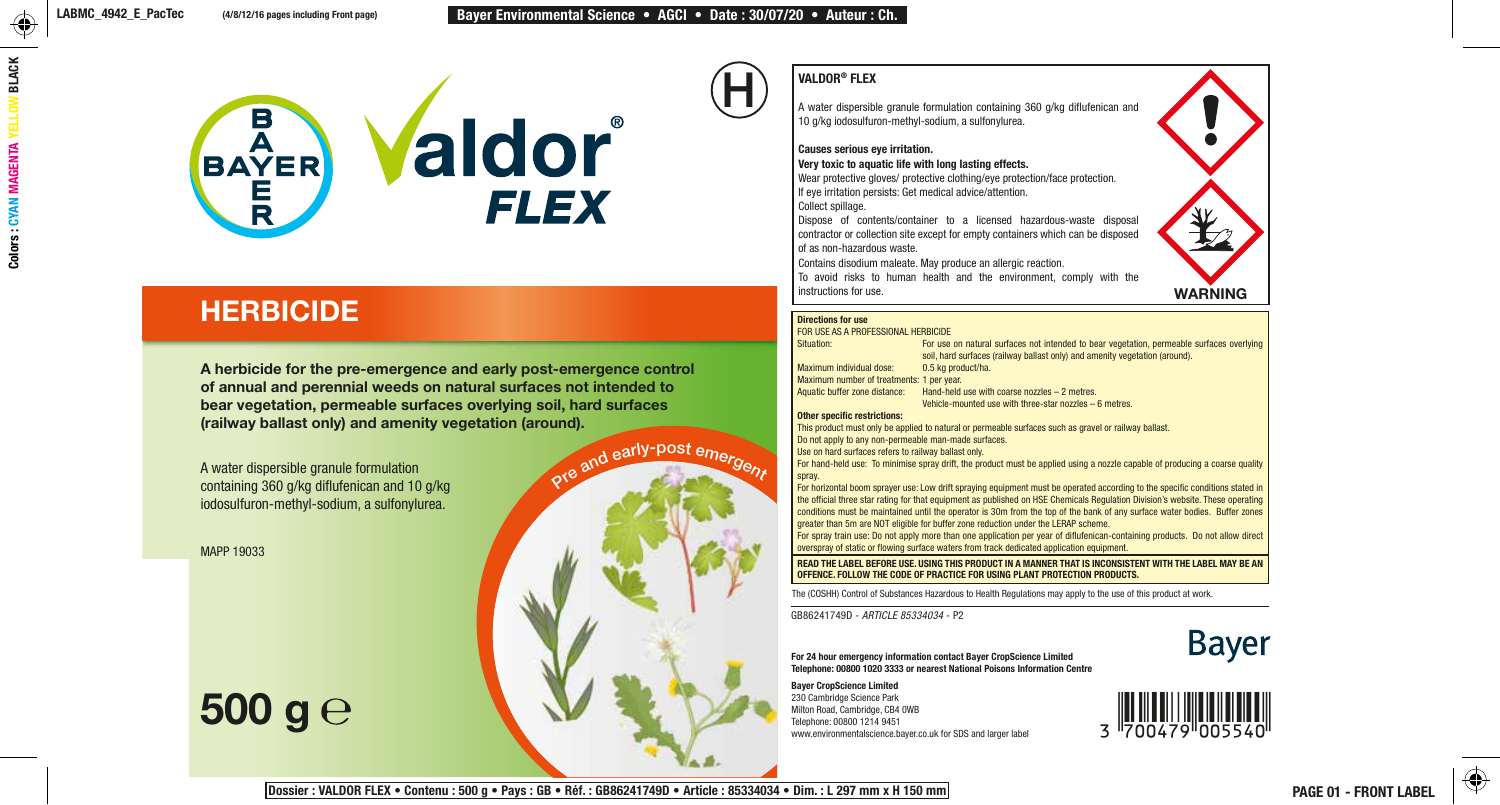### SAFETY PRECAUTIONS

#### Operator Protection

Engineering control of operator exposure must be used where reasonably practicable in addition to the following personal protective equipment: WEAR SUITABLE PROTECTIVE GLOVES AND FACE PROTECTION (FACESHIELD) when handling the product.

However, engineering controls may replace personal protective equipment if a COSHH assessment shows they provide an equal or higher standard of protection.

WASH HANDS AND EXPOSED SKIN before eating and drinking and after work.

IF SWALLOWED, seek medical advice immediately and show this container or label.

#### Environmental Protection

Do not contaminate water with the product or its container. (Do not clean application equipment near surface water / Avoid contamination via drains, farmyards and roads).

Extreme care must be taken to avoid spray drift onto non-target plants outside the target area.

Hand-held use: Since there is a risk to aquatic life from use, direct spray must not be allowed to fall within 2 m of the top of the bank of any static or flowing waterbody or the top of a ditch which is dry at the time of application. Spray must be aimed away from water.

Vehicle-mounted boom sprayer: To protect aquatic organisms, respect an unsprayed buffer zone to surface water bodies as specified for the crop. HORIZONTAL BOOM SPRAYERS MUST BE FITTED WITH THREE STAR DRIFT REDUCTION TECHNOLOGY. Low drift spraying equipment must be operated according to the specific conditions stated in the official three star rating for that equipment as published on HSE Chemicals Regulation Division's website. Maintain three star operating conditions until 30 m from the top of the bank of any surface water bodies.

DO NOT ALLOW DIRECT SPRAY from horizontal boom sprayers to fall within the distance specified for the crop to the top of the bank of a static or flowing water body, or within 1 m of the top of a ditch which is dry at the time of application. Aim spray away from water. NOTE: BUFFER ZONES OF MORE THAN 5 M CANNOT BE REDUCED UNDER THE LOCAL ENVIRONMENT RISK ASSESSMENT FOR PESTICIDES (LERAP) SCHEME.

The statutory buffer zone must be maintained and the distance recorded in Section A of the LERAP record form. The LERAP record form must be kept available for three years.

Track-dedicated low-drift application system: Do not allow direct overspray of static or flowing surface waters from track-dedicated application equipment.

#### Storage and Disposal

KEEP AWAY FROM FOOD, DRINK AND ANIMAL FEEDINGSTUFFS. KEEP OUT OF REACH OF CHILDREN. KEEP IN ORIGINAL CONTAINER, tightly closed, in a safe place. EMPTY CONTAINER COMPLETELY and dispose of safely.

PROTECT FROM FROST.

RINSE CONTAINER THOROUGHLY by using an integrated pressure rinsing device or manually rinse three times. Add washings to sprayer at time of filling and dispose of safely.

Cleaning of MPV apparatus must only be conducted by trained personnel at Environment Agency approved sites. Clean thoroughly after use using a wetting agent or proprietary tank cleaner with 2 rinses.

### DIRECTIONS FOR USE

IMPORTANT: This information is approved as part of the Product Label. All instructions within this section must be read carefully in order to obtain safe and successful use of this product.

#### GENERAL INFORMATION

Valdor Flex is a water dispersible granule formulation containing 360 g/kg diflufenican and 10 g/kg iodosulfuron-methyl-sodium. Valdor Flex is a pre- and early post-emergence herbicide for control of a wide range of annual and perennial grasses and broad-leaved weeds for up to 4 months on non-crop areas (permeable surfaces overlying soil) such as: gravel paths and driveways, porous surfaces alongside roadways and fence lines, porous strips of land adjacent to buildings, industrial sites, timber yards, farm yards, oil and gas storage sites, power stations, electric sub-stations, beneath pylons, around street/park obstacles and furniture, porous areas near to trees and shrubs and other natural surfaces where vegetation is not desirable, and railway ballast. Valdor Flex may also be used around the base of trees, shrubs and other plants in areas of semi-natural or ornamental vegetation, including parks, roadsides and other amenity areas.

Valdor Flex is applied to give pre- and early post-emergence weed control up to the 2-leaf stage of the weeds. One application of Valdor Flex can be made per year. Valdor Flex can be applied during cold weather,however application to frozen ground should be avoided.

Valdor Flex is to be dispersed in water (0.5 kg in 300 - 500 L) and should be applied using hand-held applicators or vehicle mounted sprayer. A drift shield is recommended for use around amenity vegetation, and in other areas where desired vegetation may be present. For application to railway ballast, a track dedicated low drift application system may also be used.

Valdor Flex will not provide control of established deep rooted perennial weeds such as dandelion, thistle, dock and nettles.

#### **RESTRICTIONS**

Since there is a risk to aquatic life from use, direct spray from hand-held equipment must not be allowed to fall within 2 m of the top of the bank of any static or flowing waterbody or the top of a ditch which is dry at the time of application. Do not allow direct spray from horizontal boom sprayer to fall within 6 m of the top of the bank of a static or flowing water body, or within 1 m of the top of a ditch which is dry at the time of application. Spray must be aimed away from water.

Do not allow direct overspray of static or flowing surface waters from track-dedicated application equipment.

Applications should not be made to plants growing under stress conditions, such as drought or waterlogging, as reduced levels of control may result.

#### Do not spray in windy weather.

Extreme care must be taken to avoid drift onto non-target plants, this includes: all green plant parts such as leaf surfaces, young bark or suckers of valued plants. Failure to do so may result in permanent damage or plant death.

Where Valdor Flex has been applied to sites that are subsequently to be cleared or grubbed, a period of at least 6 months should elapse between treatment and the sowing and planting of subsequent crops. In addition, the soil should be deeply cultivated or dug afterwards to ensure thorough mixing in order to remove any risk of damaging subsequent crops or planting.

Where Valdor Flex or other products containing diflufenican are applied in successive years, levels of diflufenican will build up in the soil. Even where soils are thoroughly dug there may be a risk of damage to subsequent plantings.

Care should be taken when applying Valdor Flex as heavy rain following application may wash the herbicide onto sensitive areas such as newly sown grass and areas about to be planted.

Where the soil organic matter content is greater than 10%, or for example where leaves have collected or where a mat of organic matter has built up, pre-emergence activity will be reduced.

For maximum persistence of activity the area treated should not be cultivated or raked following application.

For maximum pre-emergence and residual activity from Valdor Flex please ensure good coverage of the spray swath,

Overdosing should be avoided.

DO NOT APPLY VALDOR FLEX OVER DRAINS OR IN DRAINAGE CHANNELS.

GULLIES OR SIMILAR STRUCTURES FOR MOVING WATER.

#### WEEDS CONTROLLED

Strains of some annual weeds (e.g. black-grass, wild-oats, and Italian rye-grass) have developed resistance to herbicides which may lead to poor control. A strategy for preventing and managing such resistance should be adopted. This should include integrating herbicides with a programme of cultural control measures. Guidelines have been produced by the Weed Resistance Action Group (WRAG) and copies are available from the AHDB, CPA, your distributor, crop adviser or product manufacturer.

The presence of populations resistant to ALS-inhibiting herbicides may lead to unacceptable levels of control. To reduce the risk of developing resistance or where resistance to sulfonylurea herbicides is suspected, applications should be made to young, actively growing weeds.

Key aspects of the Valdor Flex resistance management strategy are:

- ALWAYS follow WRAG guidelines for preventing and managing herbicide resistant grass and broad-leaved weeds.
- IDEALLY apply Valdor Flex pre-emergence or to young actively growing weeds up to the 2 leaf stage.
- DO NOT use Valdor Flex as the sole means of grass weed or broad-leaved weed control in successive years.
- ALWAYS rotate use of grass and broad-leaved weed herbicides with non-ALS modes of action.
- ALWAYS monitor weed control effectiveness and investigate any odd patches of poor grass or broad-leaved weed control. If unexplained contact your agronomist or technical advisor, who may consider a resistance test appropriate.
- Only one application of Valdor Flex may be made per year.

Valdor Flex controls susceptible annual and perennial weeds if applied pre- or early post-emergence up to the 2-leaf stage of the weeds, as directed in Rates of Use. Effectiveness using three star drift reduction technology may be reduced.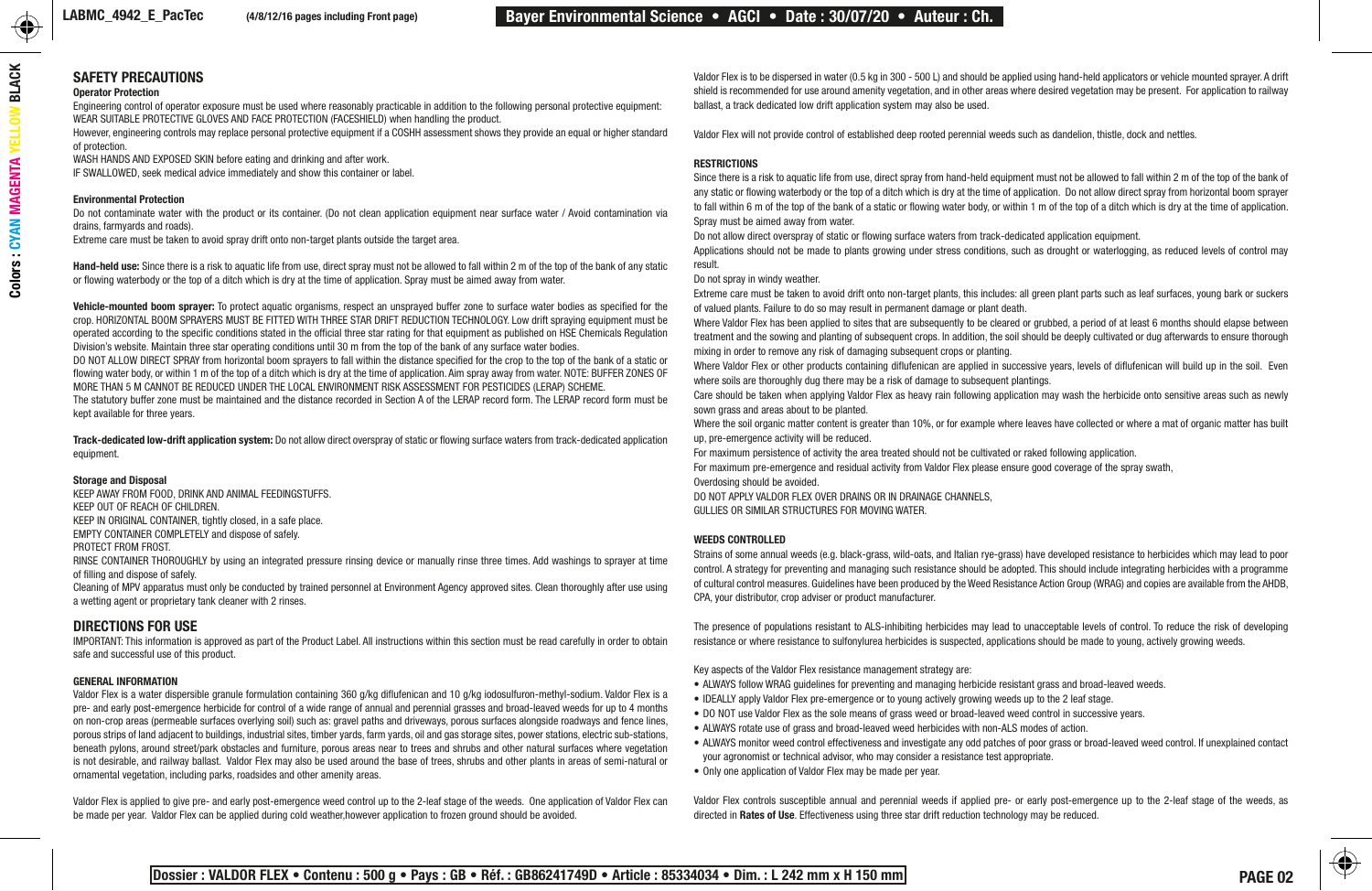#### On natural surfaces not intended to bear vegetation, permeable surfaces overlying soil and amenity vegetation (around)

Grass weeds:<br>Annual meadow-grass (Poa annua) Cocksfoot *(Dactylis glomerata)*

#### Broad-leaved weeds:

Black nightshade *(Solanum nigrum)*<br>Bristly oxtonoue *(Helminthotheca echioides)* Mayweeds *(Matricaria sp.)*<br>Mouse-ear hawkweed *(Pilosella officinarum)* Bristly oxtongue *(Helminthotheca echioides)*<br>Canadian fleabane *(Erigeron canadensis)* Common field speed-well *(Veronica persica)* Perennial sow-thistle *(Sonchus arvensis)*<br>Common groundsel *(Senecio vulgaris) Production* Brownser Prickly sow-thistle *(Sonchus asper)* Common groundsel *(Senecio vulgaris)* Prickly sow-thistle *(Sonchus asper)* Common purslane *(Portulaca oleracea)* Common Stork's-bill *(Erodium cicutarium)* **Rosebay willowherb** *(Chamerion angustifolium)*<br> **Cut-leaved crane's-bill** *(Geranium dissectum)* **Rosedian Constant Constant Constant Constant Constant Constant Constant Constan** Cut-leaved crane's-bill *(Geranium dissectum)*<br>Dandelion *(Taraxacum officinale)* Dandelion *(Taraxacum officinale)* Shepherd's purse *(Capsella bursa-pastoris)* Fat hen *(Chenopodium album)* Sowthistles *(Sonchus sp.)* Field pansy *(Viola arvensis)* Spotted spurge *(Chamaesyce maculate)* Greater plantain *(Plantago major)* Tussock hawkweed *(Hieracium lachenalii)*<br>
Hairv bitter-cress *(Cardamine hirsuta)* Tussock hawkweed *(Hieracium repens)* Hairy bitter-cress *(Cardamine hirsuta)* White clover *(Trifolium repens)* Knotgrass *(Polygonum aviculare)*<br>Lesser trefoil *(Triflium dubium)* 

#### On hard surfaces (railway ballast only)

#### Grass weeds:

Annual meadow-grass *(Poa annua)*

#### Broad-leaved weeds:

Bristly oxtongue *(Helminthotheca echioides)* Mayweeds *(Matricaria sp.)*<br>Creeping thistle *(Cirsium arvense)* Mayweeds *(National arceolata)* Ribwort *(Plantago lanceolata)* Creeping thistle *(Cirsium arvense)* Dandelion *(Taraxacum officinale)* Shepherd's purse *(Capsella bursa-pastoris)*<br>
Dove's-foot cranesbill *(Geranium molle)* Sow-thistles *(Sonchus so.)* Dove's-foot cranesbill *(Geranium molle)* Sow-thistles *(Sonchus* sp.)<br>
Field bindweed *(Convolvulus arvensis)* Sow-thistles *(Sonchus sp.)* Willowherbs *(Epilobium* sp.) Field bindweed *(Convolvulus arvensis)* Lesser trefoil *(Trifolium dubium)*

Well-developed or established weeds (greater than 2 true leaves) will not be controlled.

#### SUSCEPTIBILITY OF NON-TARGET SPECIES

Trials have been conducted to evaluate the susceptibility of ornamental plants which could be exposed to spray drift during application. The following deciduous trees, shrubs and conifer species are resistant to the product when applied as recommended. Transient effects such as discoloration or chlorisis may occur if spray drift comes in to direct contact with the foliage, but this should have no long-lasting adverse effect on the plants.

Alder *(Alnus glutinosa)* Himalayan birch *(Betula utilis)* American alder *(Alnus incana)* Horse chestnut *(Aesculus hippocastanum)* American red oak *(Quercus rubra L)* Italian alder *(Alnus cordata)* Ash-leaved maple *(Acer negundo)* Large-leaved linden *(Tilia platyphyllos)* Bull bay *(Magnolia grandiflora)* London plane *(Platanus hybrida)* Canoe birch *(Betula papyrifera)* Magnolia sp. Common rowan *(Sorbus aucuparia)* Norway maple *(Acer platanoides)* Crab apple *(Malus sylvestris)* Pussy willow *(Salix caprea)*

Smooth sow-thistle *(Sonchus oleraceus)* Lesser trefoil *(Triflium dubium)* Yarrow *(Achillea millefolium)*

Perennial rye-grass from seed *(Lolium perenne)* 

Narrow-leaved ragwort *(Senecio inaequidens)*<br>Perennial sow-thistle *(Sonchus arvensis)* 

Cut-leaved cranesbill *(Geranium dissectum)* and the secteor of the Rosebay willowherb *(Chamerion angustifolium)* 

European ash *(Fraxinus excelsior)*<br>European beech *(Fagus sylvatica)* Evergreen oak *(Quercus ilex L.)* Sycamore *(Acer pseudoplatanus)* Ginkgo White oak *(Quercus pubescens)* Gleditsia L. spec.

Alder buckthorn *(Rhamnus frangula)* Juneberry *(Amelanchier canadensis)* Cherry laurel *(Prunus laurocerasus)* Chokeberry *(Aronia prunifolia)* exercise and provide a proposition of the Prunus sp.<br>Prunus provident provident and provident and provident and the Prunus sp. Common holly *(Ilex aquifolium L.)*<br>Common lilac *(Svringa vulgaris)* Common lilac *(Syringa vulgaris)* shrubby cinquefoil *(Potentilla fruticosa)* Dogwoods *(Cornus spectabilis)* Siberian pea tree *(Caragana arborescens)*<br>Elaeagnus sp. Siberian peace of Siberian peace of Siberian pea tree *(Caragana arborescens)* European hazel *(Corylus avellana)* Spindle (Eucones europaeus) Spindle (Eucones europaeus) Spindle (Eucones europaeus)<br>Spiraea sp. Spiraea sp. Spiraea sp. Spiraea sp. Spiraea sp. Spiraea sp. Spiraea sp. Spiraea sp. Spirae Forsythia *(Forsythia x intermedia)*<br>Garden privet *(Ligustrum ovalifolium)* Spiraea sp. Spiraea x vanhouttei Garden privet *(Ligustrum ovalifolium)* entitlement of the serve of the Spiraea x vanhout Spiraea x vanhout the serve of the Spiraea x vanhout of the Spiraea x vanhout of the Spiraea x vanhout of the Spiraea x vanhout the Golden currant *(Ribes aureum)*<br>Hibiscus L. spec. Holly-leaved barberry *(Mahonia aquifolium)* Wild privet *(Ligustrum vulgare)* Japanese barberry *(Berberis thunbergii)* 

Austrian pine *(Pinus austriaca)* Nordmann fir *(Abies nordmanniana)* Chinese thuja *(Thuja orientalis)* Norway spruce *(Picea abies)* Colorado spruce *(Picea pungens)* Picea sp. Lawson's false cypress *(Chamaecyparis lawsoniana)*<br>Levland cypress *(Cupressocyparis levlandii)* 

Elms *(Ulmus L.* spec*.)* Quercus L. spec. Red gum *(Liquidambar styraciflua)*<br>Silver birch *(Betula pendula)* European beech *(Fagus sylvatica)* Small-leaved linden *(Tilia cordata)* Field maple *(Acer campestre)* Tulip tree *(Liriodendron tulipifera L)*

> Privets *(Ligustrum spectabilis)* Prunus ornamental species Red-flowered currant *(Ribes sanguineum)*<br>Rhododendron L. spec. Snowberry *(Symphoricarpos)*<br>Spindle *(Euonymus europaeus)* White beech *(Carpinus betulus)*<br>Wild privet *(Ligustrum vulgare)*

Chinese juniper *(Juniperus media)* Northern white cedar *(Thuja occidentalis)* Leyland cypress *(Cupressocyparis leylandii)* Western red cedar Excelsa *(Thuja plicata excelsa)*

List of sensitive ornamental plants: spray drift may cause significant damage, such as necrosis, discoloration, chlorosis or stunting of European yew *(Taxus baccata)*, *rosa*, *cotoneaster* and *crataegus* species.

Do not apply Valdor Flex around or under shrubs of the Rosacea family.

Application around or under other species not listed here is not recommended.

#### SITUATION SPECIFIC INFORMATION Use Areas

#### Natural surfaces not intended to bear vegetation, permeable surfaces overlying soil

Valdor Flex may be used in non-crop areas against weeds in open soil and against weeds growing in gravel or other porous surfaces. Examples of suitable use areas include gravel paths and driveways, porous surfaces alongside roadways and fence lines, porous strips of land adjacent to buildings, industrial sites, timber vards, farm vards, oil and gas storage sites, power stations, electric sub-stations, beneath pylons, around street/ park obstacles and furniture, porous areas near to trees and shrubs and other natural surfaces where vegetation is not desirable.

#### Hard surfaces (railway ballast only)

Valdor Flex may be used on railway track, railway sidings and other ballast areas of rail infrastructure.

#### Amenity vegetation (around)

Valdor Flex may be used around the base of trees, shrubs and other plants in areas of semi-natural or ornamental vegetation, including parks, roadsides and other amenity areas. A drift shield is recommended for use around amenity vegetation, and in other areas where desired vegetation may be present.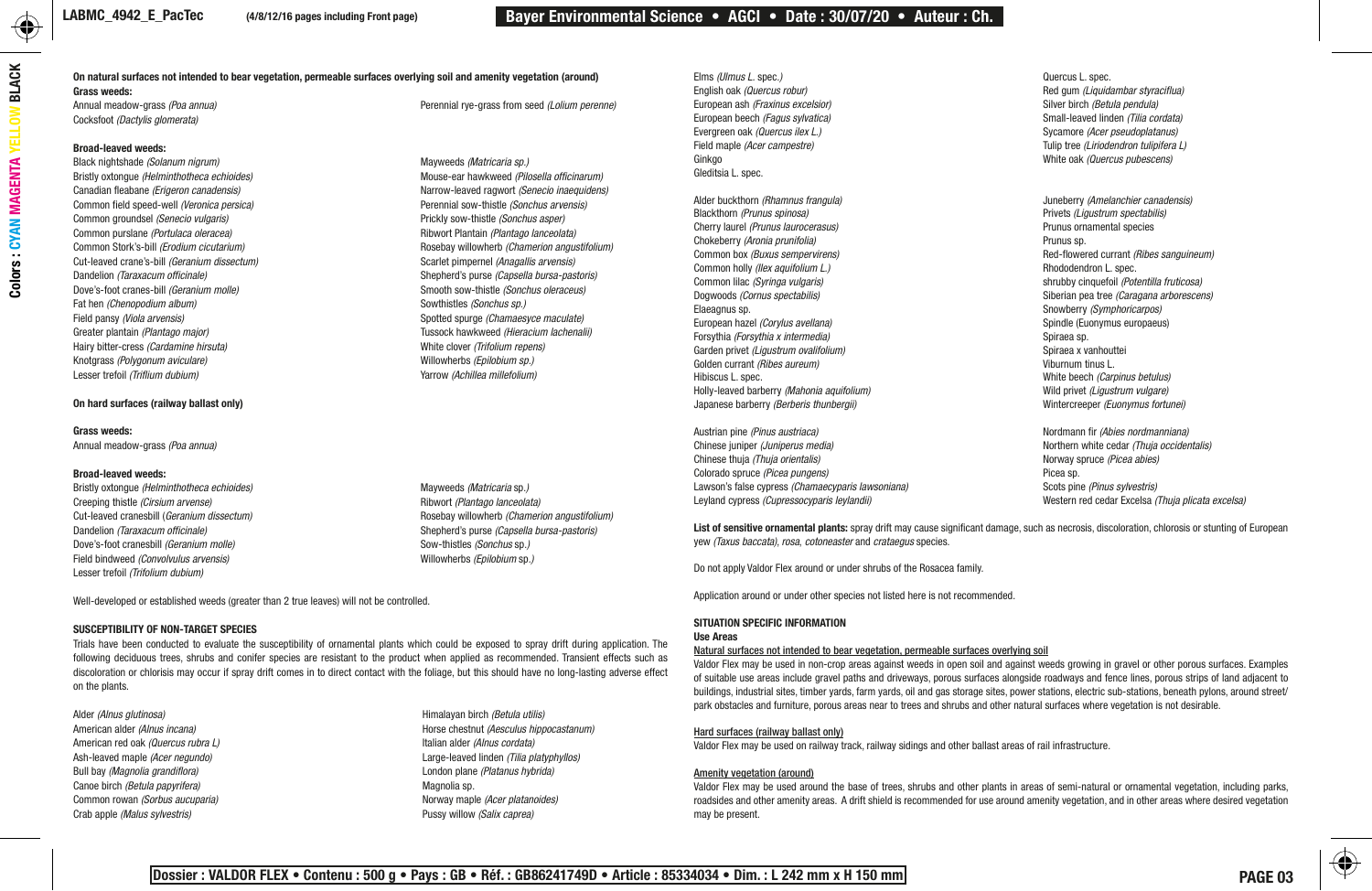#### General

Valdor Flex must not be used on non-porous man made surfaces, for example paved areas, concrete or tarmac car parks and footpaths. Valdor Flex may be used on porous surfaces such as gravel ONLY where the underlying surface is soil. Do not use if an impermeable membrane lies between the gravel and the soil. The product must not be used on gravel where the underlying surface is concrete, tarmac or any other non-porous surface, or in situations where there is potential for run-off into surface waters.

#### Rates of Use

| <b>EQUIPMENT</b>                                | <b>AREA</b>       | <b>PRODUCT REQUIRED</b> | <b>WATER VOLUME</b> | <b>Spray Quality</b><br>(Nozzle)      | <b>Buffer Zone</b> |
|-------------------------------------------------|-------------------|-------------------------|---------------------|---------------------------------------|--------------------|
| Knapsack                                        | $200 \text{ m}^2$ | 10q                     | $6 - 10 L$          | Coarse                                | 2 <sub>m</sub>     |
|                                                 |                   |                         |                     | *Hypro Polijet ANO.6 or similar       |                    |
| Vehicle mounted sprayer                         | 1 ha              | 0.5 <sub>kq</sub>       | $300 - 500$ L       | Three-star drift reduction<br>nozzles | 6 m                |
| Track dedicated low drift<br>application system | 1 ha              | $0.5$ kg                | $300 - 500$ L       | Coarse                                |                    |
|                                                 |                   |                         |                     | Radiarc nozzle or similar             |                    |

*\* Hypro Polijet AN0.6 nozzle provided gives, subject to calibration: a coarse spray with a flow rate of 0.6 L/min at 1 bar, giving 225 L/ha at 4kph walking speed, swath width of 40 cm, 40 cm nozzle height.*

#### Application Timing

Apply at any time of the year to weed-free soil (latest 2-leaf stage of any weeds present). Application to frozen ground should be avoided. 24 hours of dry weather are required immediately following application for optimum control.

#### MIXING AND SPRAYING

Half fill the spray tank with clean water and start gentle agitation. Add the required quantity of Valdor Flex. Top up to the required volume with water and agitate to ensure the granules are dissolved. Use immediately.

WASH OUT THE SPRAYER THOROUGHLY AFTER USE, USING A WETTING AGENT OR PROPRIETARY TANK CLEANER WITH TWO RINSES, AS TRACES OF VALDOR FLEX MAY CAUSE HARM TO OTHER SUSCEPTIBLE PLANTS SPRAYED LATER.

#### Equipment

Hand-held (natural surfaces not intended to bear vegetation, permeable surfaces overlying soil, amenity vegetation and railway ballast) Use a knapsack sprayer or tank and lance fitted with a coarse nozzle using a pressure of around 1-2 bars to provide a coarse spray. Use of anti-drift nozzles or the use of a protector shield to avoid any drift is recommended.

NOZZLE: Hypro Polijet AN0.6 nozzle gives, subject to calibration: a coarse spray with a flow rate of 0.6 L/min at 1 bar, giving 225 L/ha at 4kph walking speed, swath width of 40 cm, 40 cm nozzle height, or use similar nozzles that give coarse spray. Good and even coverage of foliage and soil is essential for optimum activity.

#### Vehicle-mounted applications (natural surfaces not intended to bear vegetation, permeable surfaces overlying soil, amenity vegetation and railway ballast)

Use a vehicle-mounted boom sprayer fitted with three-star drift reducing nozzles and a pressure of around 1-2 bars to provide a coarse spray. Good and even coverage of foliage and soil is essential for optimum activity.

#### Spray-train applications to railway ballast

Application to railway ballast may also be made via a spray train using a low drift, train-mounted nozzle. Good and even coverage of foliage and ballast is essential for optimum activity.

#### COMPATIBILITY

Valdor Flex may be tank-mixed with other plant protection products providing that the application timing is correct for both Valdor Flex and the partner(s) in the mixture. For further information on the authorisation status of mixture partners, consult the manufacturer.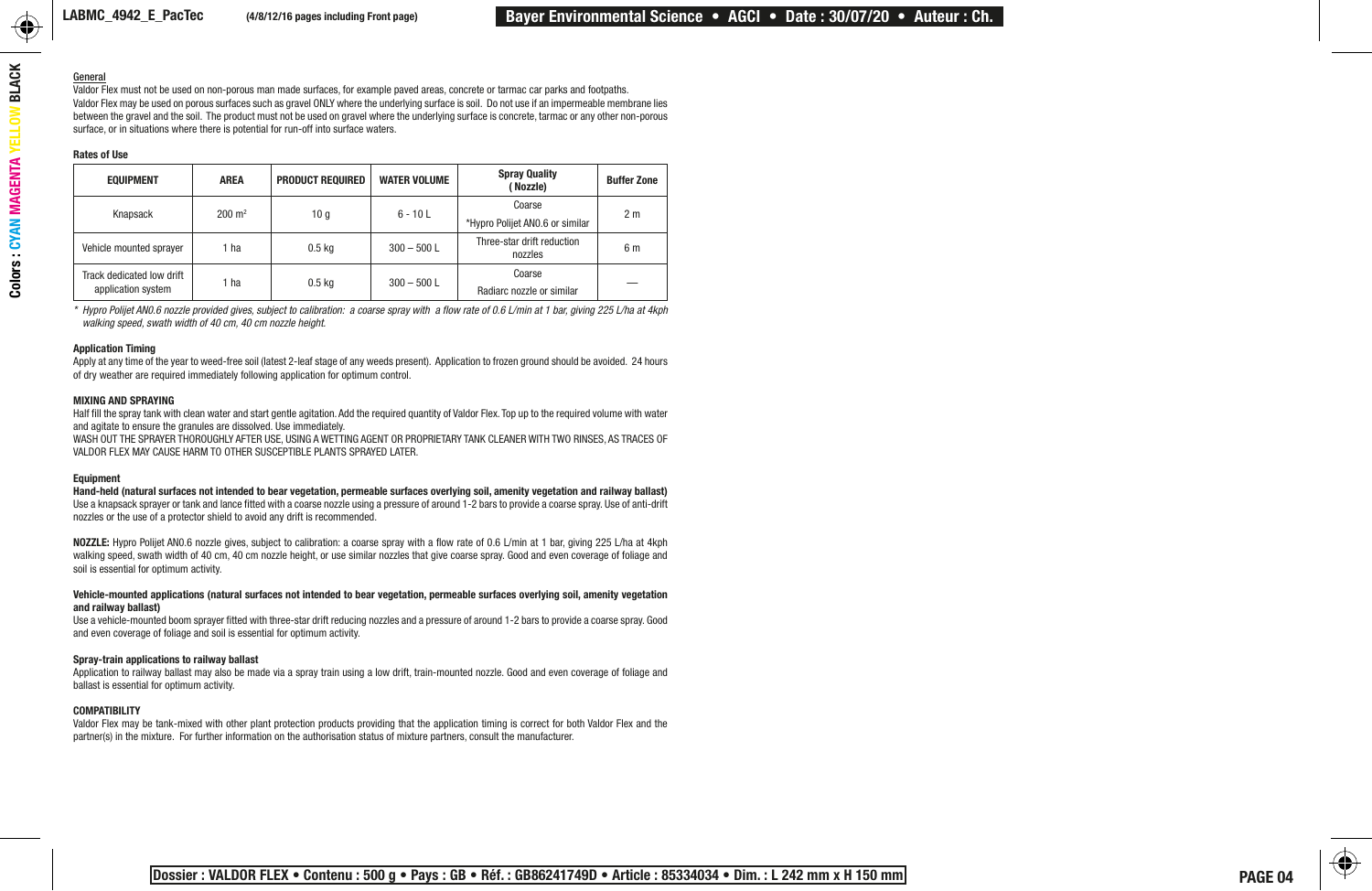

## **HERBICIDE**

A herbicide for the pre-emergence and early post-emergence control of annual and perennial weeds on natural surfaces not intended to bear vegetation, permeable surfaces overlying soil, hard surfaces (railway ballast only) and amenity vegetation (around).

A water dispersible granule formulation containing 360 g/kg diflufenican and 10 g/kg iodosulfuron-methyl-sodium, a sulfonylurea.

MAPP 19033

# 500 g $\rm{e}$



### VALDOR® FLEX

A water dispersible granule formulation containing 360 g/kg diflufenican and 10 g/kg iodosulfuron-methyl-sodium, a sulfonylurea.

### Causes serious eye irritation.

Very toxic to aquatic life with long lasting effects.

Wear protective gloves/ protective clothing/eye protection/face protection. If eye irritation persists: Get medical advice/attention.

Collect spillage.

Dispose of contents/container to a licensed hazardous-waste disposal contractor or collection site except for empty containers which can be disposed of as non-hazardous waste.

Contains disodium maleate. May produce an allergic reaction.

To avoid risks to human health and the environment, comply with the instructions for use.



#### Directions for use

FOR USE AS A PROFESSIONAL HERBICIDE<br>Situation: For use

Maximum individual dose:

For use on natural surfaces not intended to bear vegetation, permeable surfaces overlying soil, hard surfaces (railway ballast only) and amenity vegetation (around).<br>0.5 kg product/ha. Maximum number of treatments: 1 per year.<br>Aquatic buffer zone distance: Hand-held Hand-held use with coarse nozzles  $-2$  metres.

Vehicle-mounted use with three-star nozzles – 6 metres.

#### Other specific restrictions:

This product must only be applied to natural or permeable surfaces such as gravel or railway ballast.

Do not apply to any non-permeable man-made surfaces.

Use on hard surfaces refers to railway ballast only.

For hand-held use: To minimise spray drift, the product must be applied using a nozzle capable of producing a coarse quality spray.

For horizontal boom sprayer use: Low drift spraying equipment must be operated according to the specific conditions stated in the official three star rating for that equipment as published on HSE Chemicals Regulation Division's website. These operating conditions must be maintained until the operator is 30m from the top of the bank of any surface water bodies. Buffer zones greater than 5m are NOT eligible for buffer zone reduction under the LERAP scheme.

For spray train use: Do not apply more than one application per year of diflufenican-containing products. Do not allow direct overspray of static or flowing surface waters from track dedicated application equipment.

READ THE LABEL BEFORE USE. USING THIS PRODUCT IN A MANNER THAT IS INCONSISTENT WITH THE LABEL MAY BE AN OFFENCE. FOLLOW THE CODE OF PRACTICE FOR USING PLANT PROTECTION PRODUCTS.

The (COSHH) Control of Substances Hazardous to Health Regulations may apply to the use of this product at work.

GB86241749D - *ARTICLE 85334034* - P2



For 24 hour emergency information contact Bayer CropScience Limited Telephone: 00800 1020 3333 or nearest National Poisons Information Centre

Bayer CropScience Limited 230 Cambridge Science Park Milton Road, Cambridge, CB4 0WB Telephone: 00800 1214 9451 www.environmentalscience.bayer.co.uk for SDS and larger label



Pre and early-post emergent